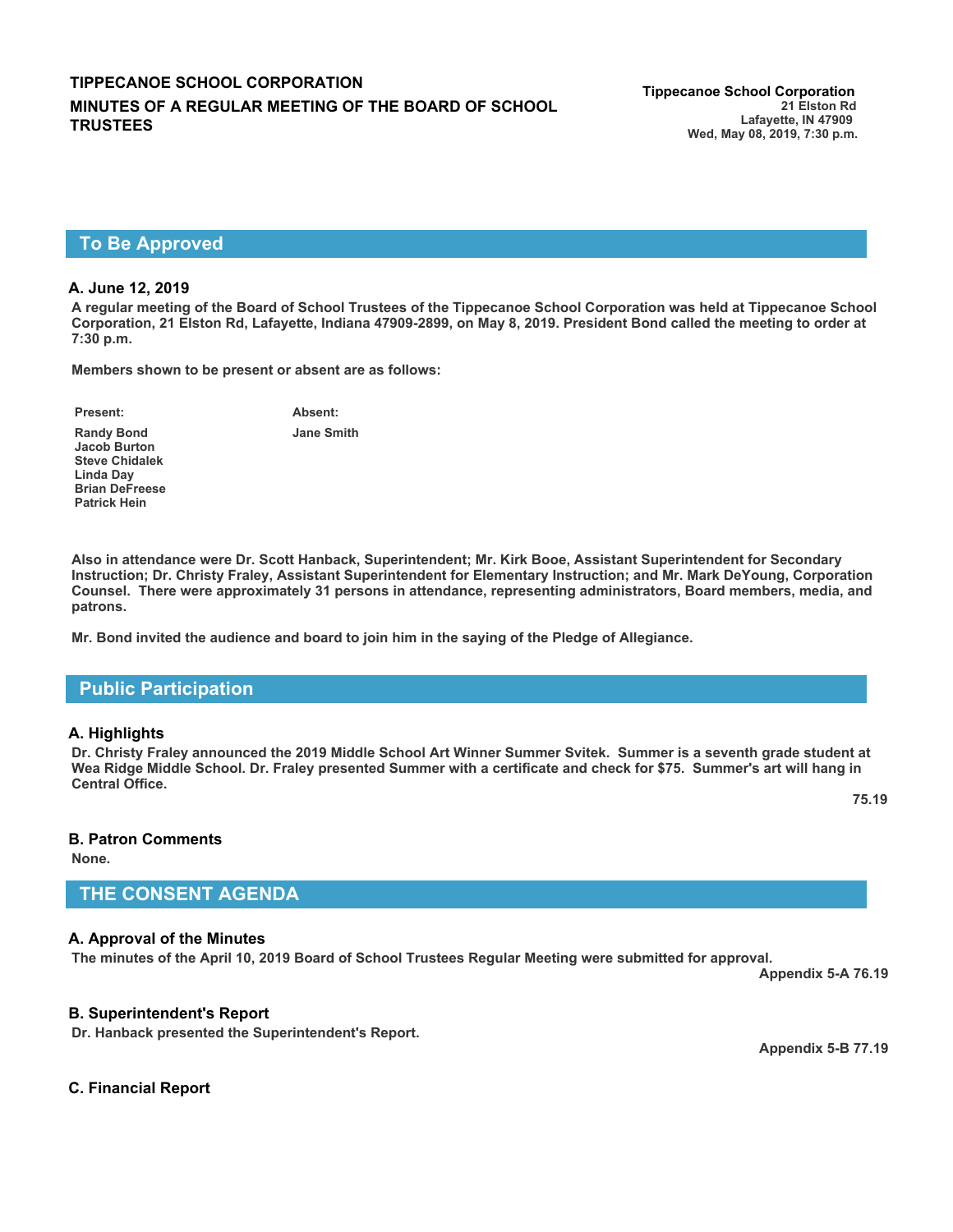**Mrs. Brackett presented the Accounts Payable Register for April 11, 2019, through May 8, 2019, in the amount of \$12,351,662.23. Appendix 5-C 78.19 Mrs. Brackett presented the Financial Report ending April 30, 2019. Appendix 5-D 79.19 Mrs. Brackett recommended the board approve First Merchants Bank as the corporation's financial institution. Appendix 5-E 80.19 D. Instruction Report Mr. Booe and Dr. Fraley presented the April 2019 Staff Development Report for review. Appendix 5-F 81.19 Mr. Booe and Dr. Fraley presented the Field Trip requests for approval. Appendix 5-G 82.19 Mr. Booe and Dr. Fraley presented the 2019-2020 curricular materials adoption for approval. Appendix 5-H 83.19 Mr. Booe presented the renewal agreement with The Crossing for approval. Appendix 5-I 84.19**

### **E. Personnel Report**

**On behalf of Dr. DeLong, Dr. Hanback presented the Certified Teaching Staff, Support Staff, ECA and Addendum reports for approval. Mrs. Day requested the board pull the administration recommendations for Klondike Middle School and Woodland Elementary School from the consent agenda and vote on them separately. The recommendation of Deborah Carter as the Principal at Klondike Middle School was approved 6-0. The recommendation of Brock Richardson as the Assistant Principal at Woodland Elementary School was approved 6-0.**

**Appendix 5-J 85.19\***

### **F. Buildings and Grounds**

**None.**

## **G. Board Counsel Report**

**None.**

# **H. Board Committees**

**None.**

### **I. Corporation Goals Report**

**Dr. Fraley presented an update on Board Goals Curriculum and Instruction 2.7.3.** 

### **J. Consent Agenda Approval**

**Mrs. Day moved the Board approve the Consent Agenda as presented. Mr. Chidalek seconded the motion. The motion passed 6-0.**

## **BUSINESS**

### **A. Old Business**

**Dr. Hanback recommended the Board approve the revisions to the Greater Lafayette Career Academy Operating Agreement. Mr. DeFreese moved the revisions to the Greater Lafayette Career Academy Operating Agreement be approved as presented. Mrs. Day seconded the motion. The motion passed 6-0.** 

**Appendix 5-L 87.19\***

**Appendix 5-K 86.19**

**Mr. Tobias recommended the Board approve the bid from Patterson Horth, Inc. for the McCutcheon High School Renovation project. Mr. Burton moved the bid be approved as presented. Mrs. Day seconded the motion. The motion**

**Appendix 5-M 88.19\***

## **B. New Business**

**passed 6-0.**